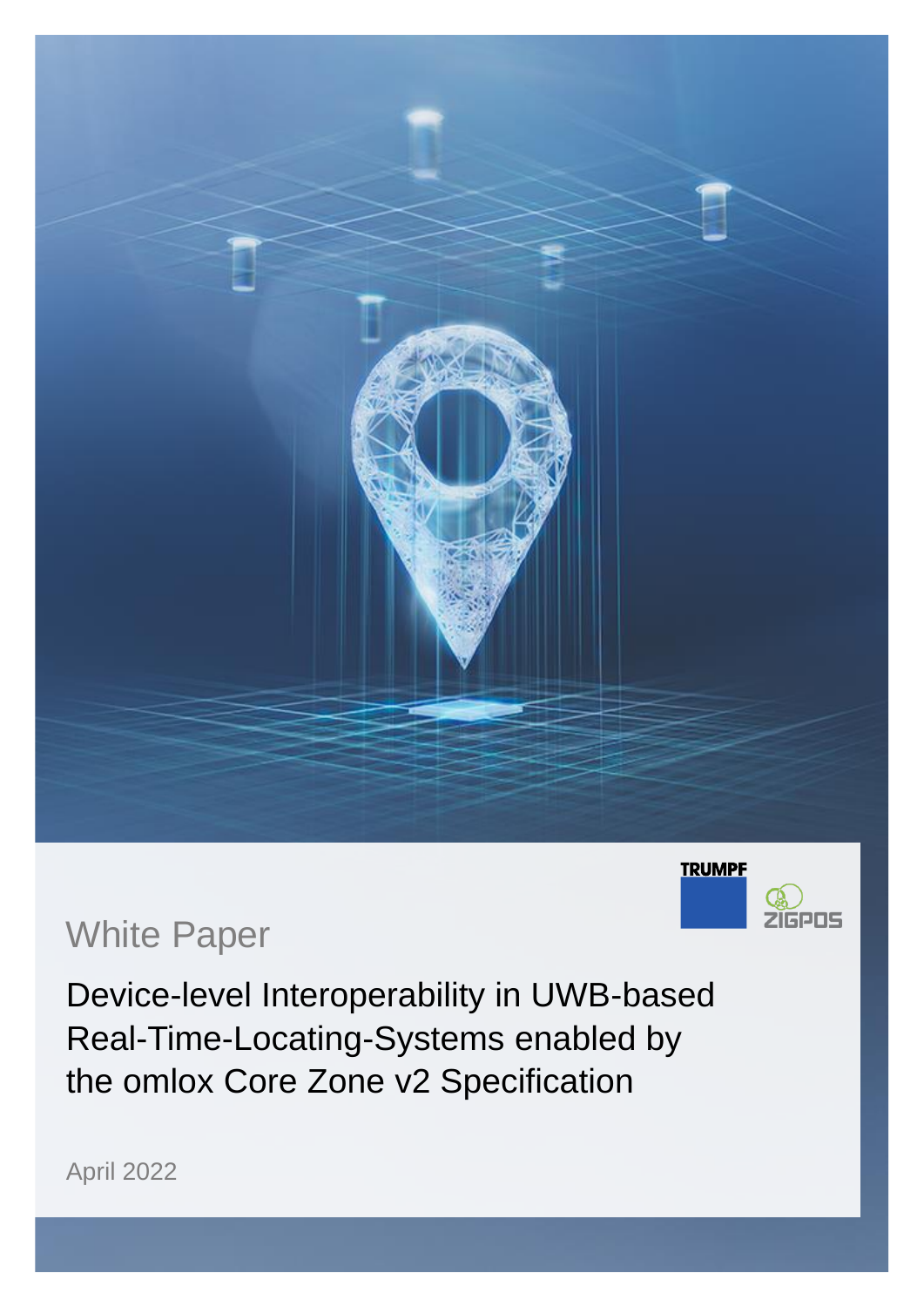# **Contents**

| <b>Introduction</b>                                      | 3              |
|----------------------------------------------------------|----------------|
| Interoperability Challenges in current UWB-based RTLS    | $\overline{4}$ |
| omlox - the World's first open locating Standard         | 5              |
| The standardized omlox Air-Interface                     | 6              |
| PHY-layer: UWB Radio Chip Support and Configuration      | 6              |
| PHY- and MAC layer: OoB Radio and Device Management      | $\overline{7}$ |
| <b>MAC-layer: TDMA Scheme</b>                            | $\overline{7}$ |
| <b>MAC- and upper Layers: Locating Techniques</b>        | 8              |
| Further Features and the Way towards your omlox-Offering | 9              |
| <b>About TRUMPF Tracking Technologies GmbH</b>           | 10             |
| <b>About ZIGPOS GmbH</b>                                 | 10             |
| <b>About the Authors</b>                                 | 10             |
| <b>Sources</b>                                           | 10             |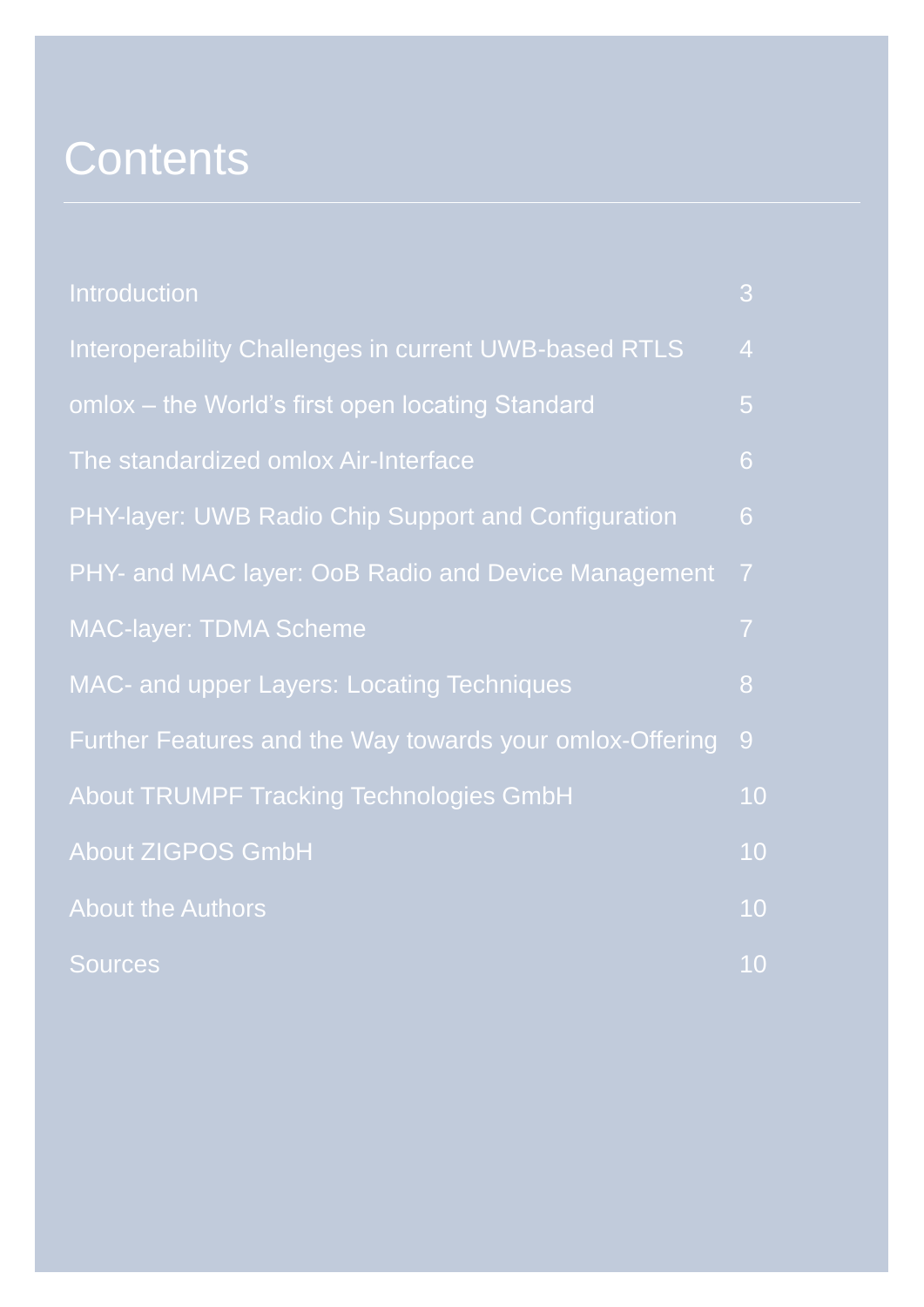### **Authors/contact persons for inquiries**



**Franz Lehmann CTO** TRUMPF Tracking Technologies GmbH Dornierstraße 12 71254 Ditzingen **Germany** 

E-Mail: franz.lehmann@trumpf.com



**Erik Mademann** CEO ZIGPOS GmbH Räcknitzhöhe 35a 01217 Dresden Germany

E-Mail: erik.mademann@zigpos.com

#### **Introduction**

Digitalizing industrial sites and manufacturing floors can provide significant productivity gains. Although digital use-cases and applications see an increasing adoption, they often lack a proper basis of data and, hence, rely on an ongoing manual effort in feeding digital signals. The ability to locate objects, assets or people in real-time in an industrial space, creates the perfect data foundation for digital twins in a cyber-physical system.

Therefore, **real-time locating systems (RTLS)** see an increasing interest in industrial environments, logistics, health care, retail, transportation, and others. RTLS usually consist of fixed infrastructure devices (called **satellites** or anchors) and mobile devices (called **tags**) to be tracked. Satellites and tags communicate with each other (e.g., via a radio like for GNSS/GPS or Bluetooth Low Energy) enabling either satellites to determine the position of tags (i.e., **tracking**) or enabling tags to locate themselves (i.e., **self-location**).

In recent years, **ultra-wideband (UWB)** radio stood-out to become the leading technology for indoor (but not limited to indoor) RTLS. In contrast to other narrow-band or wide-band radio technologies, UWB is an impulse-radio that uses extremely sharp pulses of a few nanoseconds. This enables UWB-systems to measure distances at cm-level precision and high robustness. Several distances can be combined to determine a position.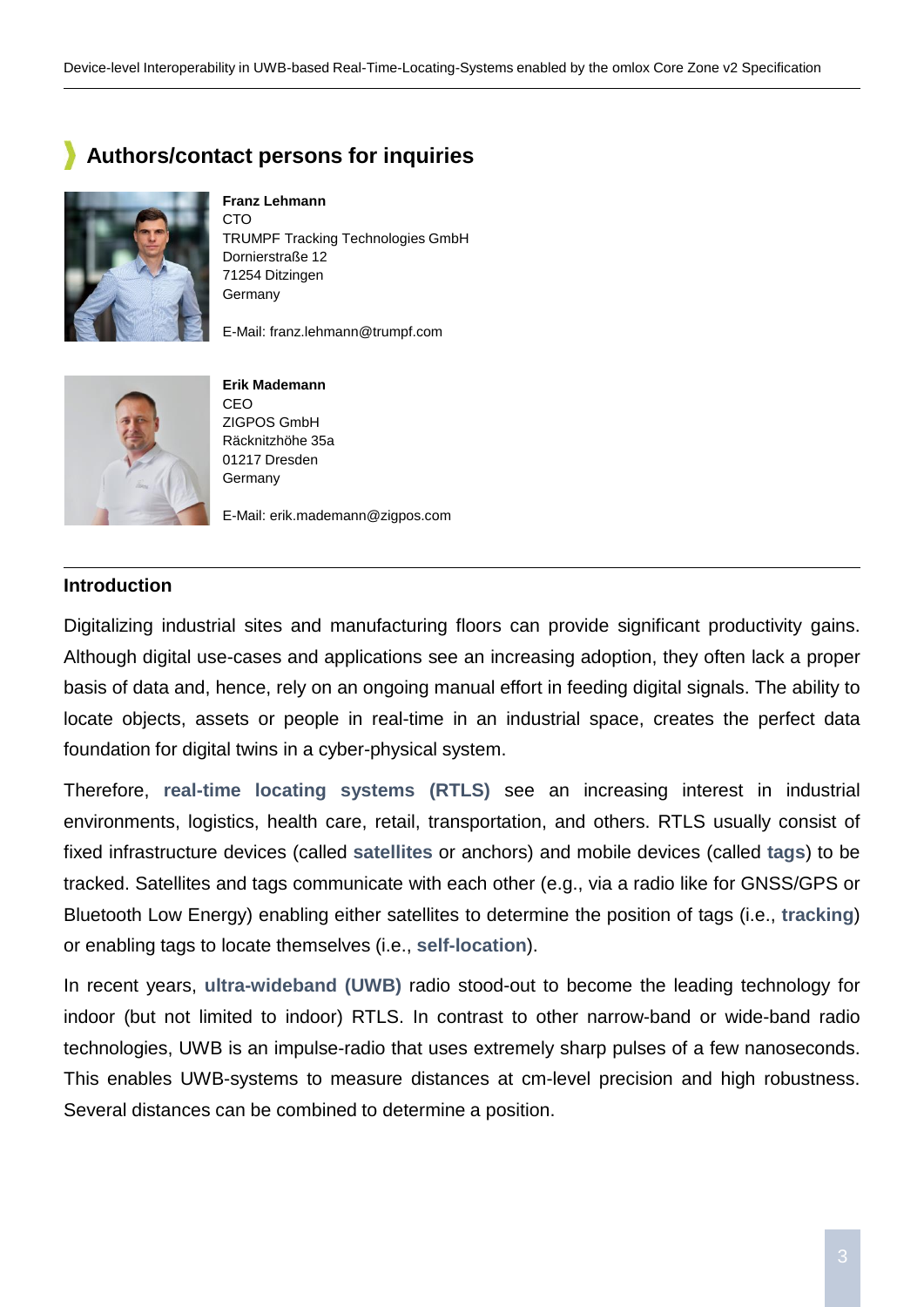#### **Interoperability Challenges in current UWB-based RTLS**



#### **Figure 1:**

Typical industrial setup of an UWBbased RTLS consisting of fixed satellites and mobile tags to track objects

\_\_\_\_\_\_\_\_\_\_\_\_\_\_\_\_\_\_\_\_\_\_\_\_\_\_\_\_\_\_\_\_

\_\_\_\_\_\_\_\_\_\_\_\_\_\_\_\_\_\_\_\_\_\_\_\_\_\_\_\_\_\_\_\_

As of today, however, UWB-based RTLS lack interoperability between devices from different vendors. This results in a vendor lock-in where a given satellite infrastructure can only track tags of this specific vendor. Especially for large and versatile installations end-customers wish to avoid such a lock-in, since addressable use-cases are limited by available tags of one specific RTLS vendor. At the same time, equipment vendors cannot enable their assets (pallet, forklift, power tools, AR-devices, AGVs, etc.) to become trackable without developing and offering their own satellites or associating themselves to a specific RTLS vendor.

The lack of common interfaces can currently also be found in higher software layers where locating data structures, API interfaces and basic features (such as geo-fences) are mostly proprietary, not openly accessible or well documented.

This is resulting in todays' siloed systems where an additional location-enabled use-case often requires an additional RTLS associated with unnecessary high total cost of ownership, ultimately limiting the adoption rate of RTLS overall.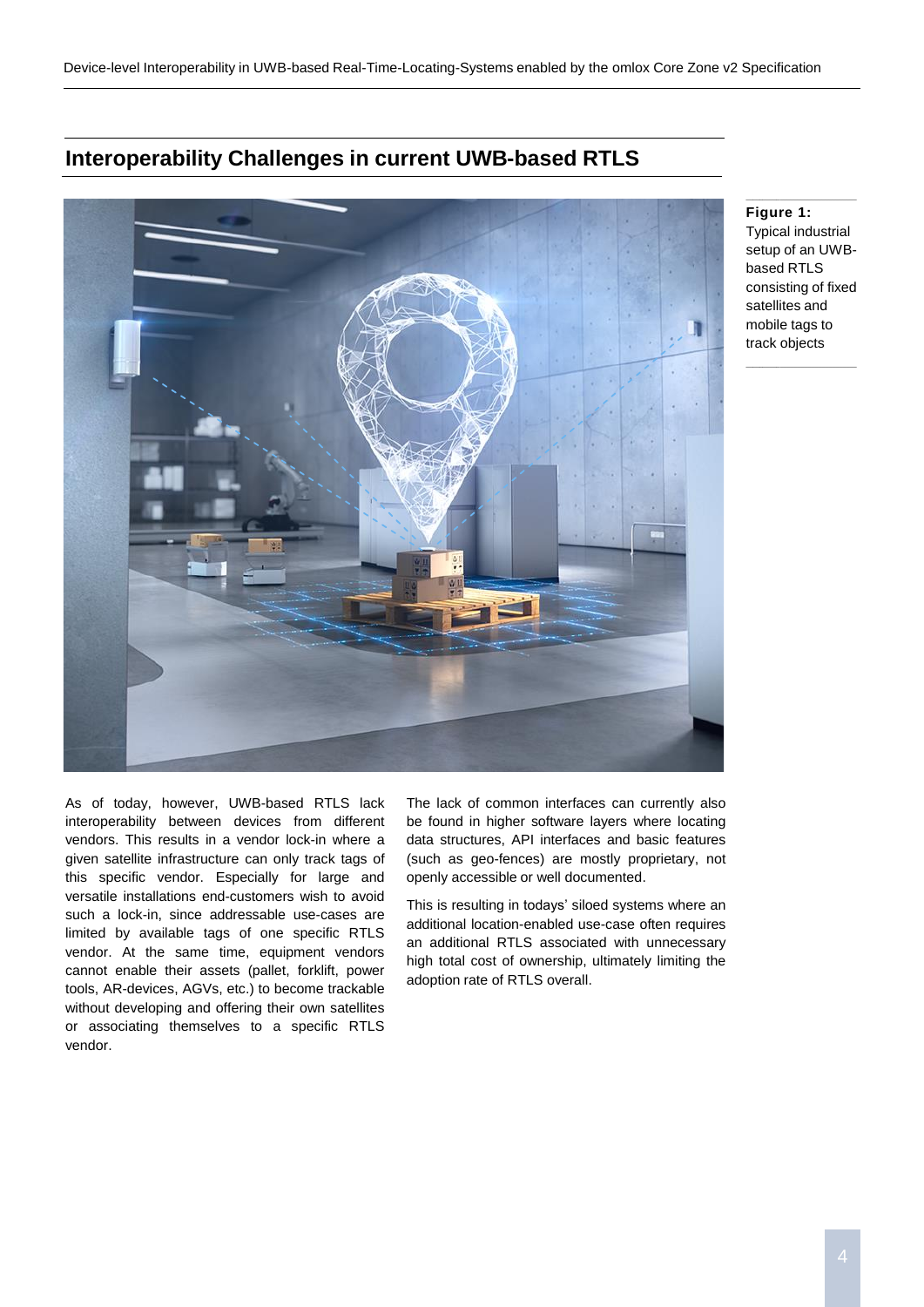

#### **omlox – the World's first open locating Standard**

With the goal to harmonize access to location data and foster interoperability across RTLS and devices from different vendors, the **omlox standard** has been initiated by industrial leaders back in 2018. By now, omlox is hosted by the **PROFIBUS & PROFINET International (PI)** standardization body and shaped by an evergrowing member community including **TRUMPF Tracking Technologies GmbH**, **ZIGPOS GmbH** and many other companies.

The omlox standard defines an open and generic RTLS architecture. To overcome siloed RTLS, omlox standardizes two main interfaces that pave the way towards flexible, extendable and interoperable locating solutions:

- The **omlox hub API** allows running an unlimited variety of location-based applications by deploying just a single unified and technologyagnostic API interface accessing positions, ranges etc. Those can be originating from different kinds of ranging and locating technology, such as UWB, BLE, GPS, 5G, WiFi or others.
- The **omlox** air-interface definition provides interoperability within the **omlox Core Zone** across various UWB-enabled RTLS devices from different vendors, allowing flexible configurations and extensions to address numerous use-cases in industry, logistics and beyond.



#### **Figure 2:**

Currently, RTLS are implemented as siloed standalone systems due to the lack of interoperability

\_\_\_\_\_\_\_\_\_\_\_\_\_\_\_\_\_\_\_\_\_\_\_\_\_\_\_\_\_\_\_\_

 $\mathcal{L}_\text{max}$  and the set of the set of the set of the set of the set of the set of the set of the set of the set of the set of the set of the set of the set of the set of the set of the set of the set of the set of the s

#### **Figure 3:**

The omlox architecture cuts an RTLS into layers with defined interfaces that allow interoperability and open competition on each layer

\_\_\_\_\_\_\_\_\_\_\_\_\_\_\_\_\_\_\_\_\_\_\_\_\_\_\_\_\_\_\_\_

 $\mathcal{L}_\text{max}$  and the set of the set of the set of the set of the set of the set of the set of the set of the set of the set of the set of the set of the set of the set of the set of the set of the set of the set of the s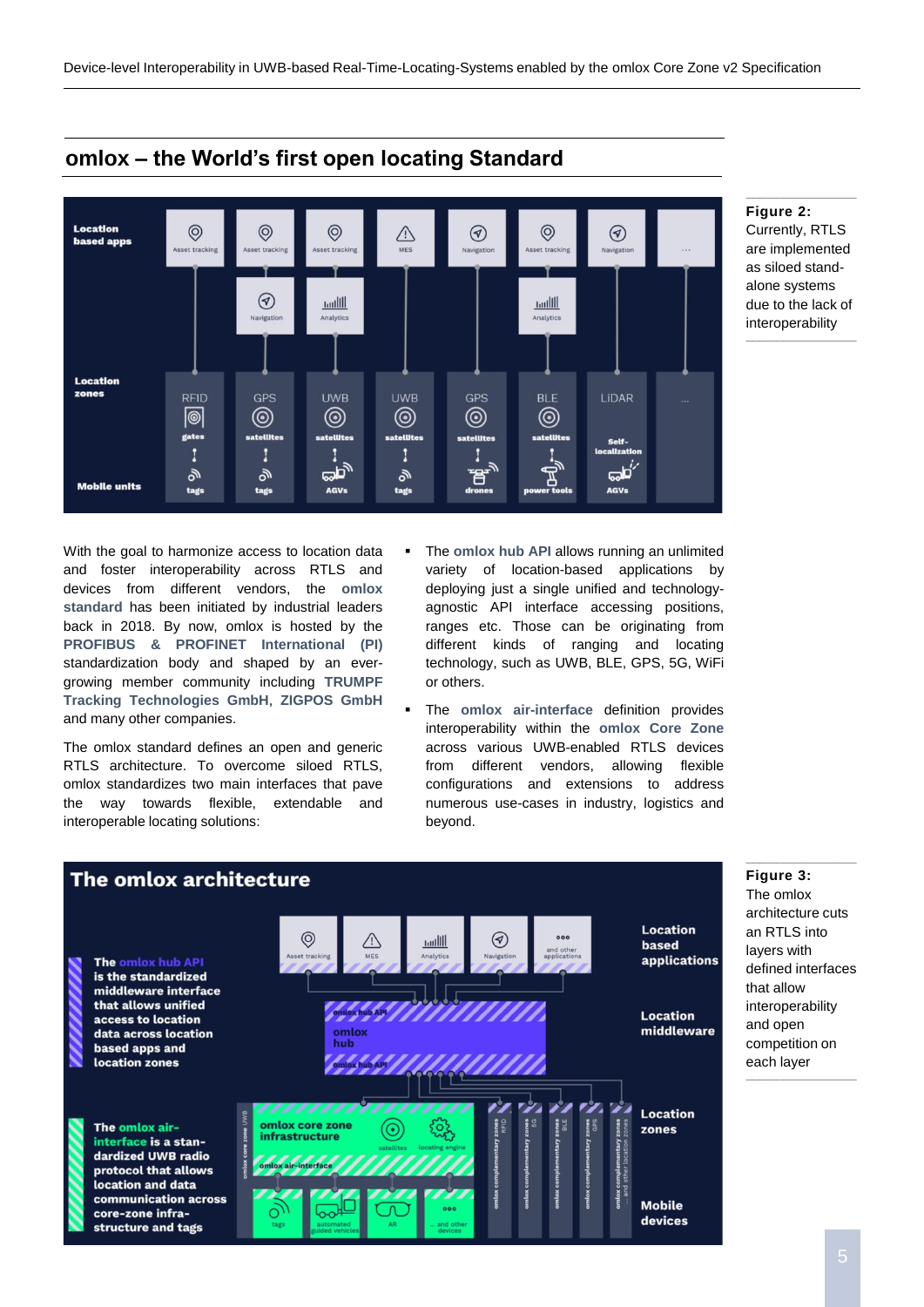#### **The standardized omlox Air-Interface**



**Figure 4:** The omlox Core-Zone v2 **Specification** defines the air interface between UWB-capable satellites and tags

The omlox air-interface standardizes locating and data communication within the omlox Core Zone across UWB-capable satellites and tags from different vendors. This interface is described in the omlox Core Zone v2 Specification and defines the UWB radio (also called **In-band (IB)**) as well as an **Out-of-Band (OoB)** radio protocol. Whereas the regulatory emission-limited UWB radio is primarily used for time/distance measurements, all other communication is typically off-loaded to a separate and less limited narrow-band OoB radio.

In order to achieve vendor-agnostic interoperability between satellites and tags, configurations and concepts on various layers have been standardized. This covers the physical layer (PHY), media access control layer (MAC) as well as upper layers, as also analyzed by a publication from Coppens et.al. on Multiple Access Schemes and Vendor Interoperability ("*An Overview of Ultra-WideBand (UWB) Standards (IEEE 802.15.4, FiRa, Apple): Interoperability Aspects and Future Research Directions*").

#### **PHY-layer: UWB Radio Chip Support and Configuration**

UWB radio manufacturers like Apple, NXP, Samsung and Qorvo already paved the way towards UWB interoperability by jointly defining and widely adopting the **IEEE 802.15.4z standard** **(short 4z)**. The 4z standard enhances the preexisting IEEE 802.15.4 standard and defines a set of PHY as well as MAC features and configuration options, spanning pulse shape, pulse rates, modulation, frame structure, etc.



**Figure 5:** Modern UWBbased RTLS are based on 4zcompliant UWBtransceivers that lay the ground for physical interoperability

 $\mathcal{L}_\text{max}$  and the set of the set of the set of the set of the set of the set of the set of the set of the set of the set of the set of the set of the set of the set of the set of the set of the set of the set of the s

\_\_\_\_\_\_\_\_\_\_\_\_\_\_\_\_\_\_\_\_\_\_\_\_\_\_\_\_\_\_\_\_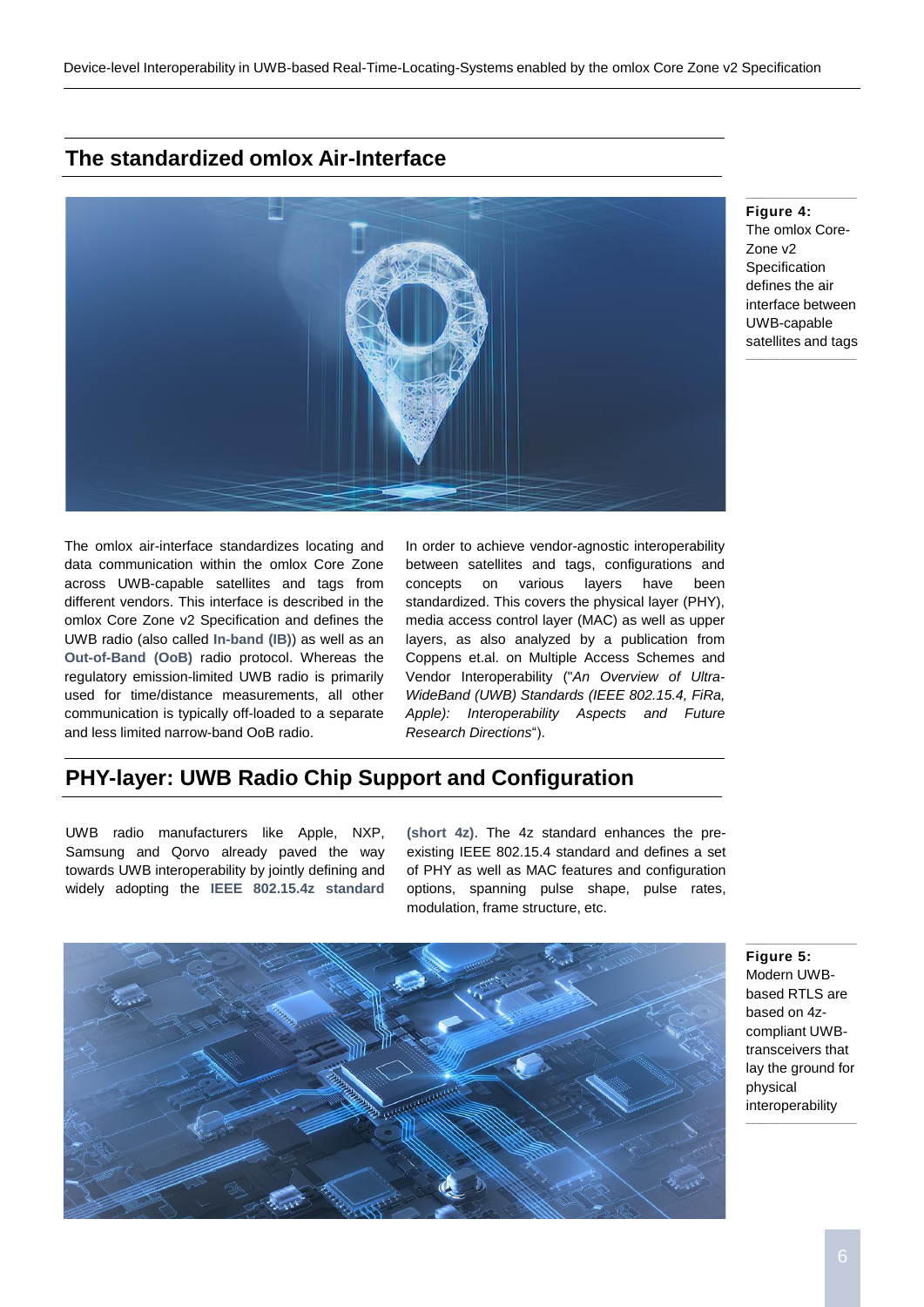Despite the fact that modern RTLS-vendors use 4zcompatible UWB radio chips, they still run them with individual PHY configurations, making communication between satellites from one vendor and tags from another vendor physically impossible.

Therefore, the omlox Core Zone v2 Specification introduces two common PHY configurations:

- World-wide configuration which satisfies global regulation: UWB channel 9 (**8 GHz** high-band operation with its center frequency at 7987.2 MHz) in base pulse repetition frequency (BPRF) mode
- Long-range configuration which is optimized for performance and range: UWB channel 3 (**4 GHz** low-band operation with its center frequency at 4492.8 MHz) in higher pulse repetition frequency (HPRF) mode

#### **PHY- and MAC layer: OoB Radio and Device Management**

Due to the regulated duty cycle and link budget of UWB radio channels, the use of a separate narrowband OoB radio is recommended to off-load device management, data exchange or energy efficient scheduling for power-limited and lifetime-optimized devices.

Various existing RTLS rely on Bluetooth/BLE as OoB radio, which results in a non-deterministic tagtriggered and therefore uncontrolled behavior that might cause issues in regulated environments such as airplanes. The omlox Core Zone v2 Specification therefore introduces a novel satellite

infrastructure-triggered OoB radio (IEEE 802.15.4- 2020, O-QPSK, §12) using the ISM band on 2.45 GHz. The specification defines all required device management procedures from device discovery, over ranging, up to over-the-air-updates.

Furthermore, the specification introduces an IBonly mode where all communication is shifted to the UWB-radio. Although this further limits the UWB link budget, it allows operation in environments where 2.45 GHz operation might be unwanted or prohibited.

#### **MAC-layer: TDMA Scheme**

The omlox air-interface originally got designed with industrial use-cases in mind that require a solid level of robustness, reliability and a deterministic behavior. Therefore, the omlox Core Zone v2 Specification defines crucial MAC layer features, mainly how satellites and tags share the UWB medium as well as several localization techniques that can be simultaneously deployed.



**Figure 6:**

Typical use-cases in an industrial setting covering asset tracking, automated booking and navigation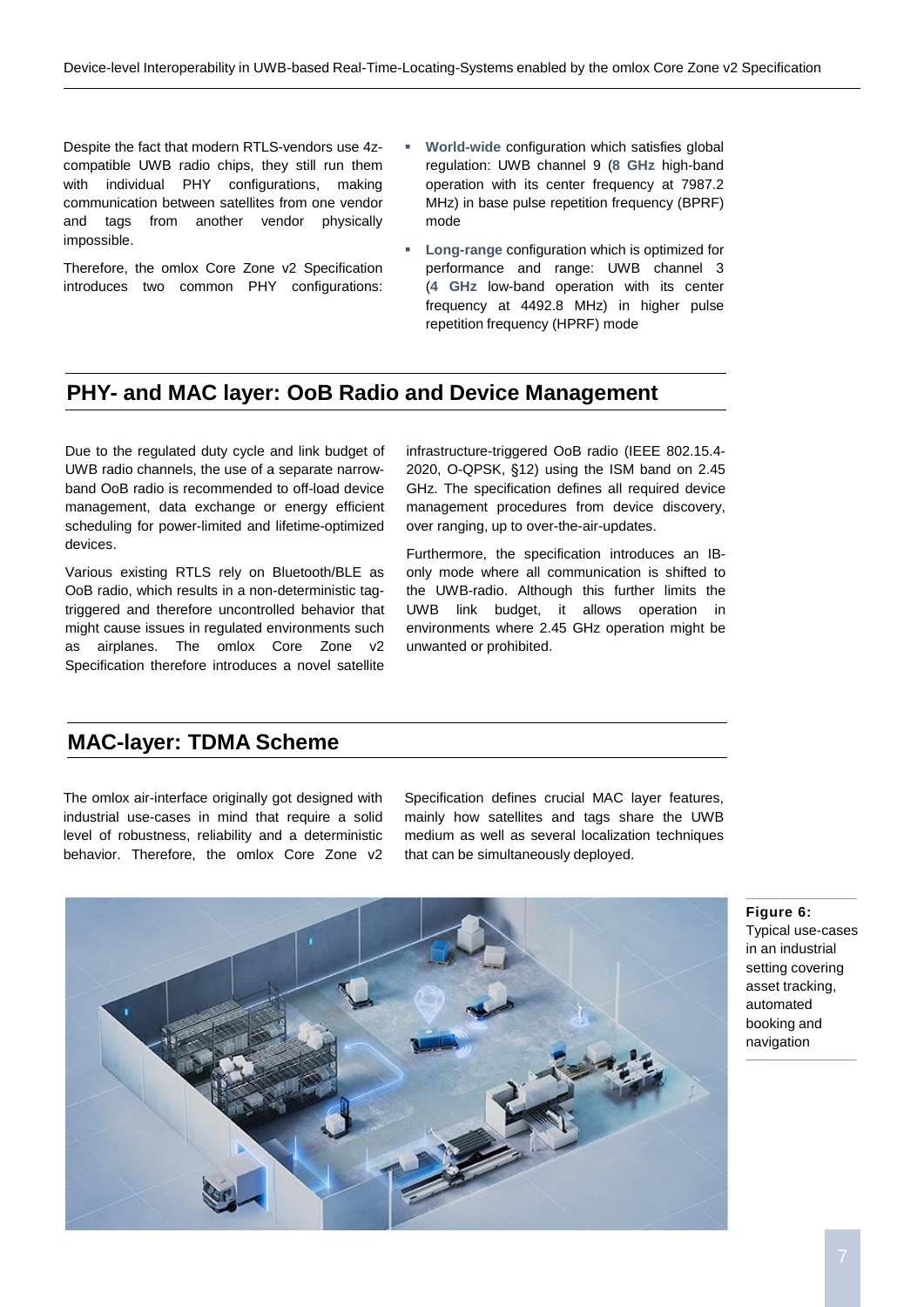The omlox Core Zone v2 Specification introduces a **block-based time-division multiple access (TDMA)** scheme whereas time is divided into **slots** of 0.833 ms. In a slot only one specific device (i.e., satellite or tag) is allowed to transmit, thus avoiding collisions. A **ranging round** consists of 150 such slots. Each ranging round takes 125 ms, hence 8 ranging rounds (making up a so-called **ranging block**) fit in one second, allowing self-location with an update rate of up to 8 Hz and tracking with even higher maximum update rates.

Each omlox ranging round (amending the IEEE 802.15.4z ranging round structure) consists of three consecutive phases:

1. An **extended Ranging Control Phase (xRCP)** of 16 slots assigned to **controller** satellites

that sequentially propagate synchronization signals across the network

- 2. An **Initiation Phase** of 32 slots assigned to satellites that transmit downlink ranging messages to tags
- 3. A **Response Phase** of 102 slots assigned to tags, to transit uplink ranging messages

Beforementioned xRCP extends the IEEE 802.15.4z Ranging Control Phase from just a single to 16 controller slots, which allows multiple controller satellites to co-exist in a synchronous way. Slots can be reused, hence assigned to multiple devices, if they are sufficiently distant to each-other. This concept delivers the basis for a non-zonal, scalable yet synchronous satellite network.

#### **MAC- and upper Layers: Locating Techniques**

Whereas the initial version of the omlox Core Zone Specification only defined two locating techniques, version 2 of the standard now features four locating techniques that can be simultaneously deployed by an omlox satellite infrastructure. For each tag one of the following locating technologies is chosen:

- **Two Way Ranging (TWR):** Subsequent handshakes between a tag and several satellites allows the computation of a position based on a time-of-flight principle. This mode is highly precise, but energy-hungry and has limited scalability in terms of number of simultaneously tracked tags.
- **Uplink Time Difference of Arrival (UL-TDoA)**: A highly energy-efficient tag now and then sends a blink that is received by surrounding satellites. Since satellites are synchronized.

they can calculate the tag position based on the time difference of arrival.

- **Reconstructed Time of Flight (RToF)**: This energy optimized Two Way Ranging mode is based on a single handshake between a tag and one satellite that is also received and processed by other surrounding satellites. Since satellites are synchronized, they can calculate (reconstruct) the time of flight between all satellites.
- **Downlink Time Difference of Arrival (DL-TDoA)**: To support an unlimited number of mobile devices, this tag-centric **GPS-like**-mode only uses downlink signals from satellites to tags. Based on signals and known positions of several satellites, the tags can calculate their position themselves.

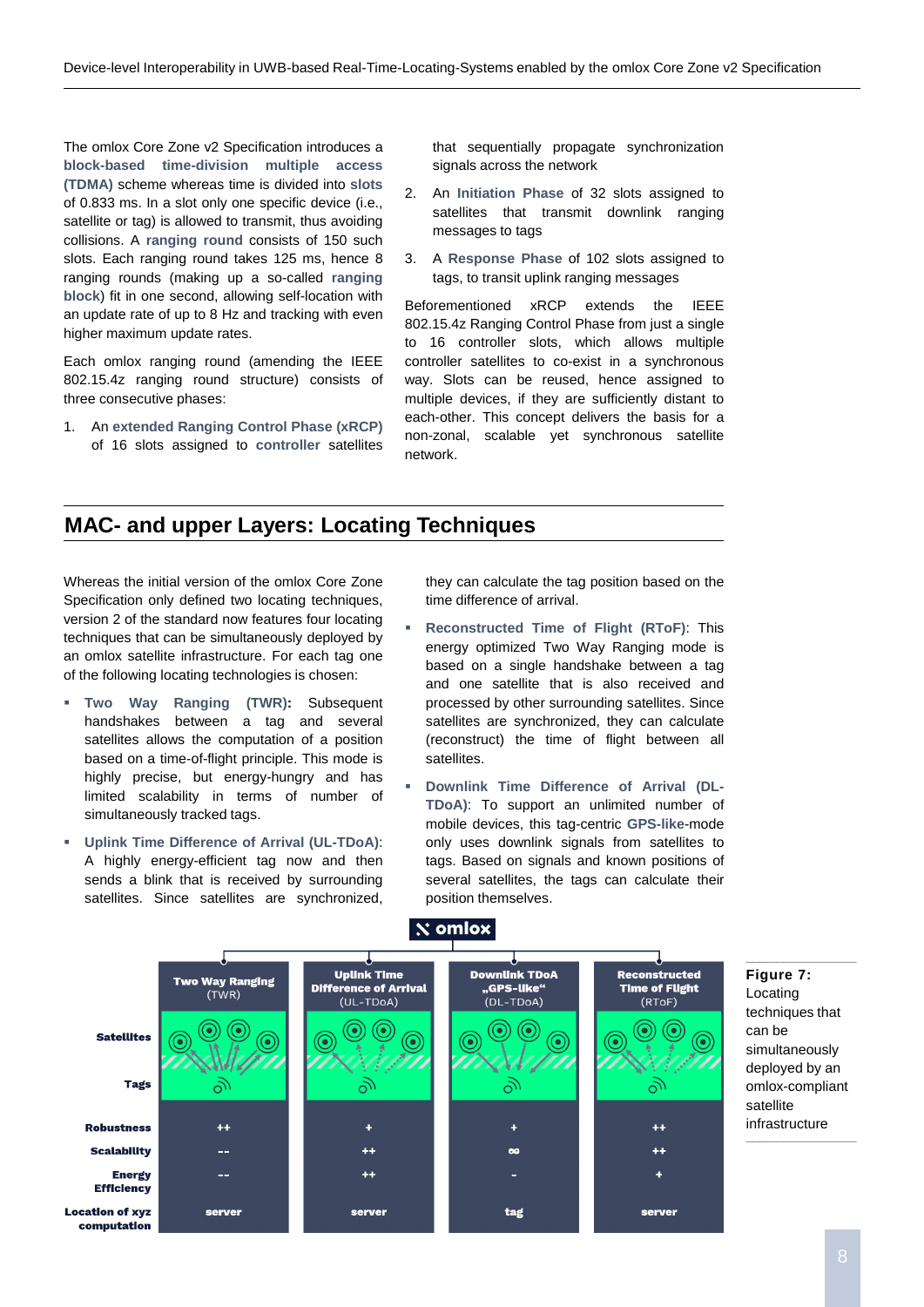Instead of choosing a specific locating technique for an RTLS, the simultaneous nature of omlox locating techniques allows to deploy various usecases at the same time, e.g., stored assets being tracked for inventory now-and-then via UL-TDoA, a forklift self-locating at high update rate via DL-TDoA and an order in motion being seamlessly tracked via RToF.

#### **Further Features and the Way towards your omlox-Offering**

The up mentioned features are only a glimpse into the omlox Core Zone v2 Specification, which further defines features like:

- **Correction mechanism** for a robust and scalable synchronization of the satellite infrastructure
- **Contention access periods** allowing unslotted, hence indeterministic transmission phases for tags that are used by highly energy-efficient long-life tags
- **Battery-powered satellite mode that allows** flexible and lower-cost extension to achieve high satellite density for GPS-like locating mode

The specification got defined and will be further enhanced by a working group within the omlox ecosystem. If you are interested to contribute, feelfree to join the omlox community within PROFIBUS & PROFINET International (PI)! Both, the omlox Core Zone v2 Specification as well as the omlox Hub specification can be accessed, used and implemented by everyone, whereas omloxcompliant Products must pass a certification procedure that ensures conformance and hence interoperability

If you are interested in using, integrating or complementing your offering with omlox-compliant RTLS functionality, **TRUMPF Tracking Technologies GmbH** or **ZIGPOS GmbH** are happy to support you.